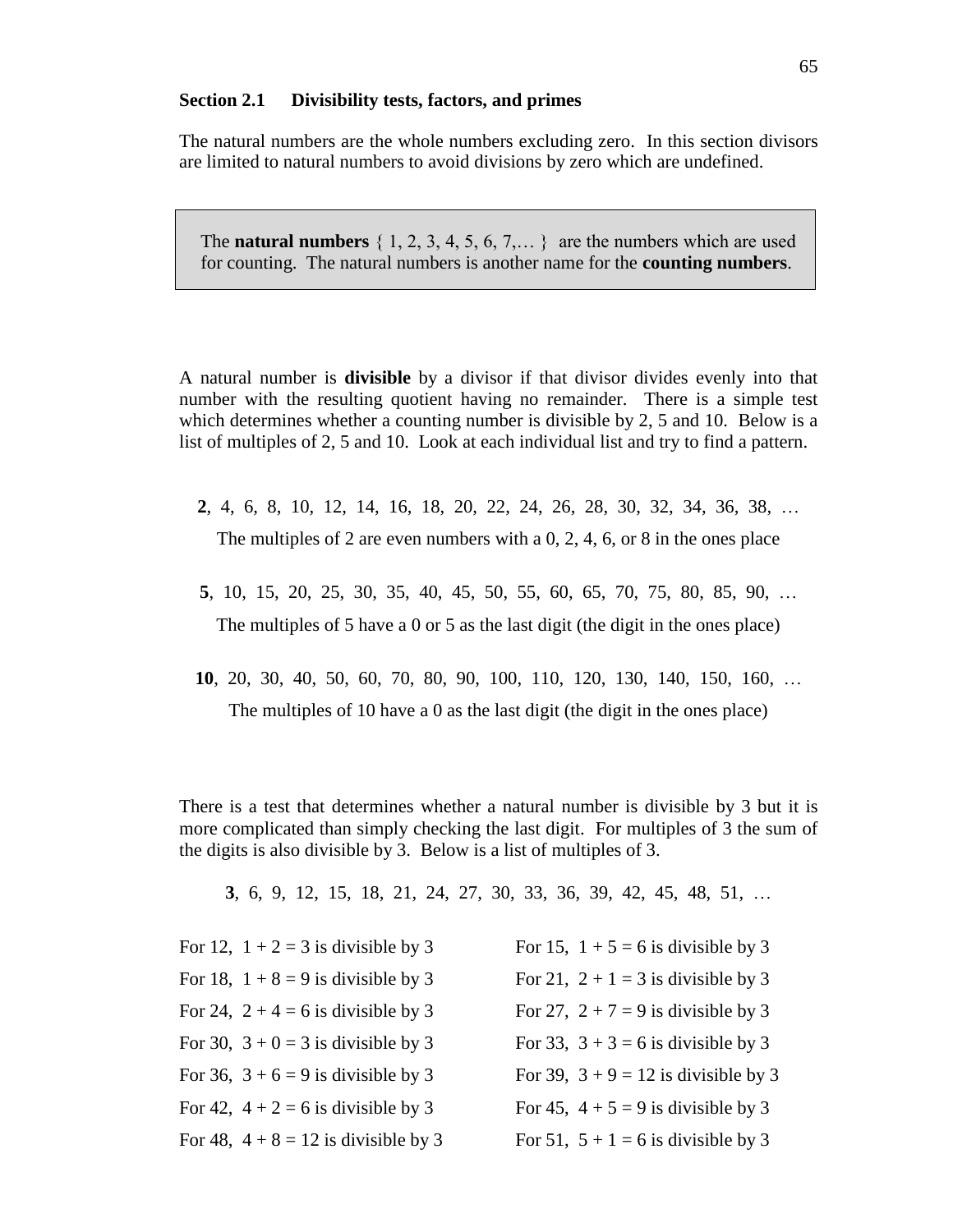## 66 **Chapter TWO**

The observations about the multiples of 2, 3, 5 and 10 are the basis for the following divisibility test. The divisibility test for 2, 5 and 10 are based on the last digit while the divisibility test for 3 involves the sum of the digits.

# **Divisibility test for 2, 3, 5, and 10 divisors**

A natural number is divisible by 2 if it is even with a last digit of 0, 2, 4, 6 or 8

A natural number is divisible by 3 if the sum of its digits is divisible by 3

A natural number is divisible by 5 if it has a last digit of 0 or 5

A natural number is divisible by 10 if it has a last digit of 0

| Example 1 |  | Determine if the following numbers are divisible by 2, 3, 5 or 10 |        |  |  |
|-----------|--|-------------------------------------------------------------------|--------|--|--|
|           |  | 5730                                                              | 12.047 |  |  |

42 is divisible by 2 and 3

Divisible by 2 since 42 is even Divisible by 3 since  $4 + 2$  equals 6 which is divisible by 3 Not divisible by 5 since the last digit 2 is neither 0 nor 5 Not divisible by 10 since the last digit 2 is not 0

75 is divisible by 3 and 5

Not divisible by 2 since 75 is not even Divisible by 3 since  $7 + 5$  equals 12 which is divisible by 3 Divisible by 5 since the last digit is 5 Not divisible by 10 since the last digit 5 is not 0

5730 is divisible by 2, 3, 5 and 10

Divisible by 2 since 5,730 is even Divisible by 3 since  $5 + 7 + 3 + 0$  equals 15 which is divisible by 3 Divisible by 5 since the last digit is 0 Divisible by 10 since the last digit is 0

12,047 is **not** divisible by 2, 3, 5 or 10

Not divisible by 2 since 12,047 is not even Not divisible by 3 since  $1 + 2 + 0 + 4 + 7$  equals 14 which is not divisible by 3 Not divisible by 5 since the last digit 7 is neither 0 nor 5 Not divisible by 10 since the last digit 7 is not 0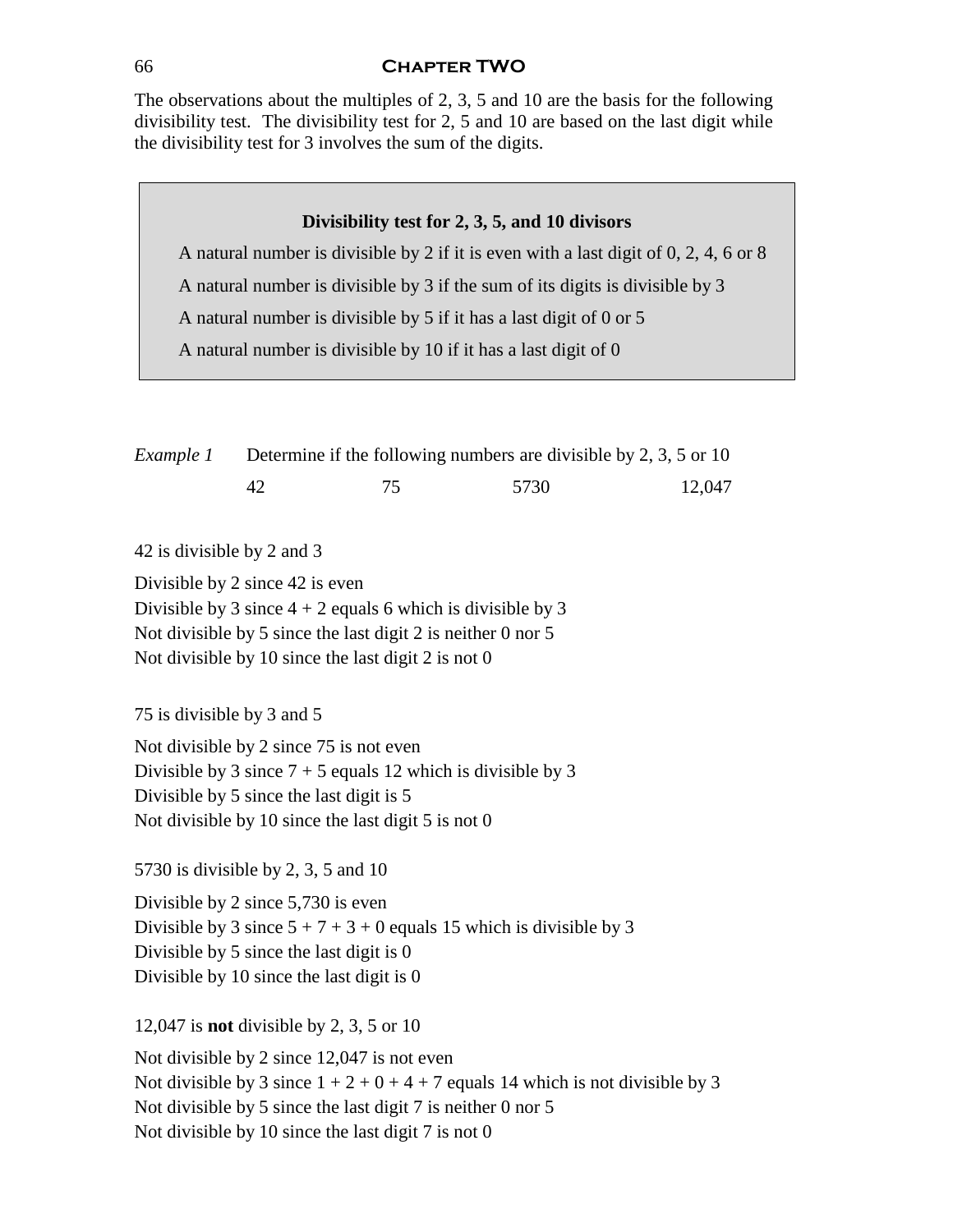## **2.1 Divisibility tests, factors, and primes 67**

If a natural number is divisible by a divisor, than that divisor is also a factor of that number. Consider 15 which is divisible only by 1, 3, 5, and 15. Since the only combinations of counting numbers that when multiplied equal 15 are 1∙15 = 15 and  $3·5 = 15$ , the factors of 15 are also 1, 3, 5, and 15. So the list of all divisors that divide evenly into a number is also the list of all the factors of that number.

#### *Example 2* List all the factors of 18

| Since 18 is divisible by 1 with $1.18 = 18$ , list 1 and 18      | $\{1,$                  | 18 <sup>3</sup> |
|------------------------------------------------------------------|-------------------------|-----------------|
| Since 18 is divisible by 2 with $2.9 = 18$ , list 2 and 9        | $\{1, 2, 9, 18\}$       |                 |
| Since 18 is divisible by 3 with $3.6 = 18$ , list 3 and 6        | $\{1, 2, 3, 6, 9, 18\}$ |                 |
| 18 is not divisible by 4 or 5 and the factor 6 is already listed |                         |                 |
| The set $\{1, 2, 3, 6, 9, 18\}$ lists all the factors of 18      |                         |                 |

# *Example 3* List all the factors of 35

| Since 35 is divisible by 1 with $1.35 = 35$ , list 1 and 35 | $\{1,$    | $35 \}$ |
|-------------------------------------------------------------|-----------|---------|
| 35 is not divisible by 2, 3 or 4                            |           |         |
| Since 35 is divisible by 5 with $5.7 = 35$ , list 5 and 7   | $\{1, 5,$ | 7, 35 } |
| 35 is not divisible by 6 and the factor 7 is already listed |           |         |
| The set $\{1, 5, 7, 35\}$ lists all the factors of 35       |           |         |

# *Example 4* List all the factors of 24

| Since 24 is divisible by 1 with $1.24 = 24$ , list 1 and 24 { 1,   |                        | $24$ }                         |
|--------------------------------------------------------------------|------------------------|--------------------------------|
| Since 24 is divisible by 2 with $2.12 = 24$ , list 2 and 12        | $\{1, 2,$              | 12, 24                         |
| Since 24 is divisible by 3 with $3.8 = 24$ , list 3 and 8          | $\{1, 2, 3, \ldots \}$ | 8, 12, 24                      |
| Since 24 is divisible by 4 with $4.6 = 24$ , list 4 and 6          |                        | $\{1, 2, 3, 4, 6, 8, 12, 24\}$ |
| 24 is not divisible by 5 and the factor 6 is already listed        |                        |                                |
| The set $\{1, 2, 3, 4, 6, 8, 12, 24\}$ lists all the factors of 20 |                        |                                |

# *Example 5* List all the factors of 17

Since 17 is divisible by 1 with  $1 \cdot 17 = 17$ , list 1 and 17 { 1, 17 } 17 is a prime number which is divisible only by 1 and itself. The set  $\{1, 17\}$  lists are all the factors of 17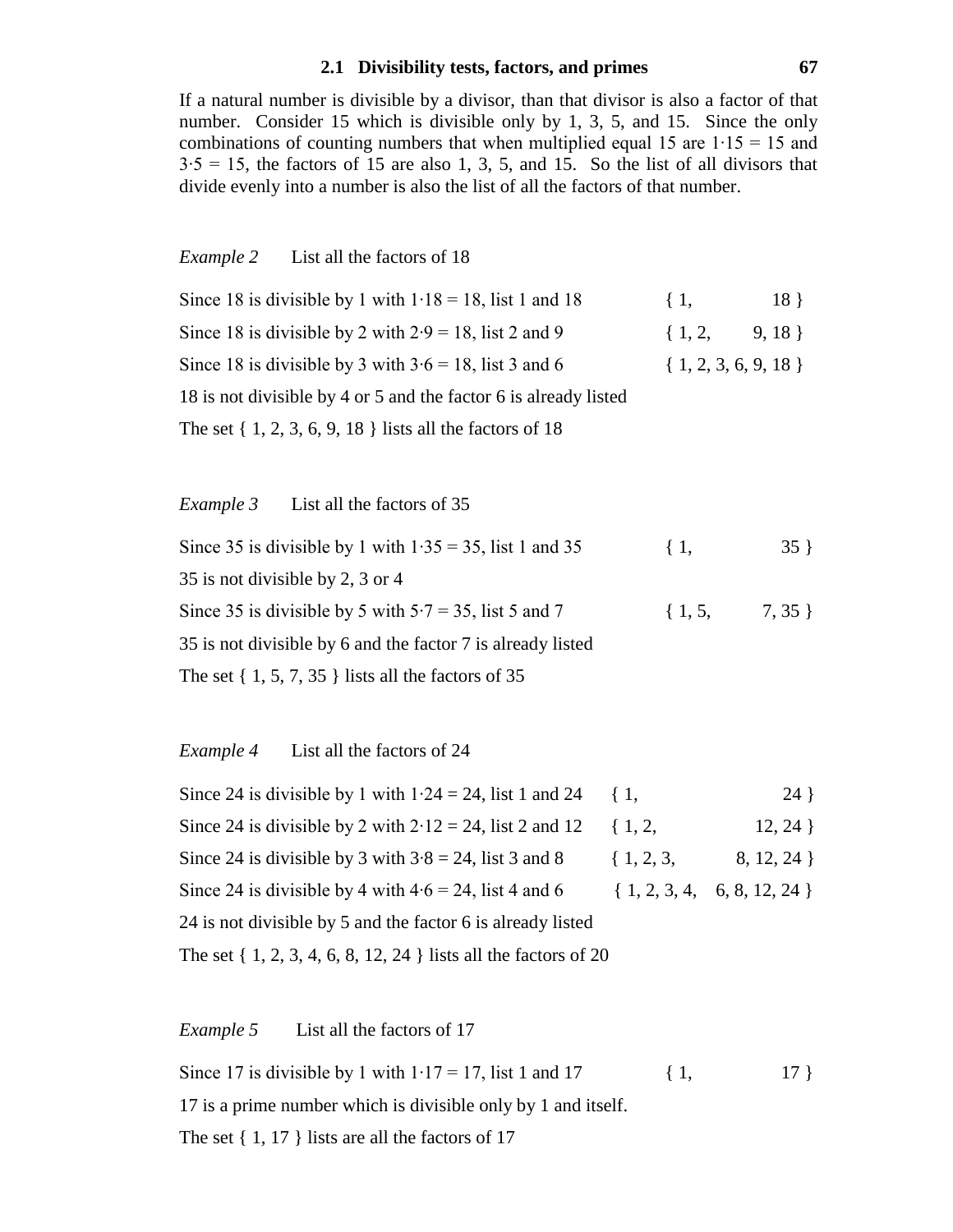#### **Chapter TWO**

Below is a table that lists all the counting numbers from 2 to 50. Start by bolding the first number 2 and cross out all the numbers divisible by 2. This results with all the even numbers besides 2 being crossed out as shown below.

|    | 2 |    | 5  | n |    | 9  |  |
|----|---|----|----|---|----|----|--|
| 11 |   | 13 | 15 | U | 17 | 19 |  |
| 21 |   | 23 | 25 |   | 27 | 29 |  |
| 31 |   | 33 | 35 |   | 37 | 39 |  |
| 41 |   | 43 | 45 |   | 47 | 49 |  |

Now bold the next number 3 and cross out all the numbers divisible by 3 that still remain on the table as shown below with 9, 15, 21, 27, 33, 39 and 45 crossed out.

|    | 2 | 3  | X | 5  | n |    |    |    |  |
|----|---|----|---|----|---|----|----|----|--|
| 11 |   | 13 |   |    |   |    | ×8 | 19 |  |
|    |   | 23 |   | 25 |   |    |    | 29 |  |
| 31 |   |    |   | 35 |   | 37 |    |    |  |
| 41 |   | 43 |   |    |   | 47 |    | 49 |  |

Now bold the next uncrossed number 5 and cross out all the numbers divisible by 5 that still remain on the table as shown below with 25 and 35 crossed out

|    | 2 | 3  | 5 | M |    |    |    |  |
|----|---|----|---|---|----|----|----|--|
| 11 |   | 13 |   | O |    | ∕§ | 19 |  |
|    |   | 23 |   |   |    |    | 29 |  |
| 31 |   |    |   | I | 37 |    |    |  |
| 41 |   | 43 |   |   | 47 |    | 49 |  |

Now bold the next uncrossed number 7 and cross out all the numbers divisible by 7 that still remain on the table as shown below with 49 crossed out. Then bold all the remaining numbers that are not crossed out. Do you recognize the bolded numbers?

|    | 2 | 3  | 5 |    |    |  |
|----|---|----|---|----|----|--|
| 11 |   | 13 |   | 17 | 19 |  |
|    |   | 23 |   |    | 29 |  |
| 31 |   |    |   | 37 |    |  |
| 41 |   | 43 |   | 47 |    |  |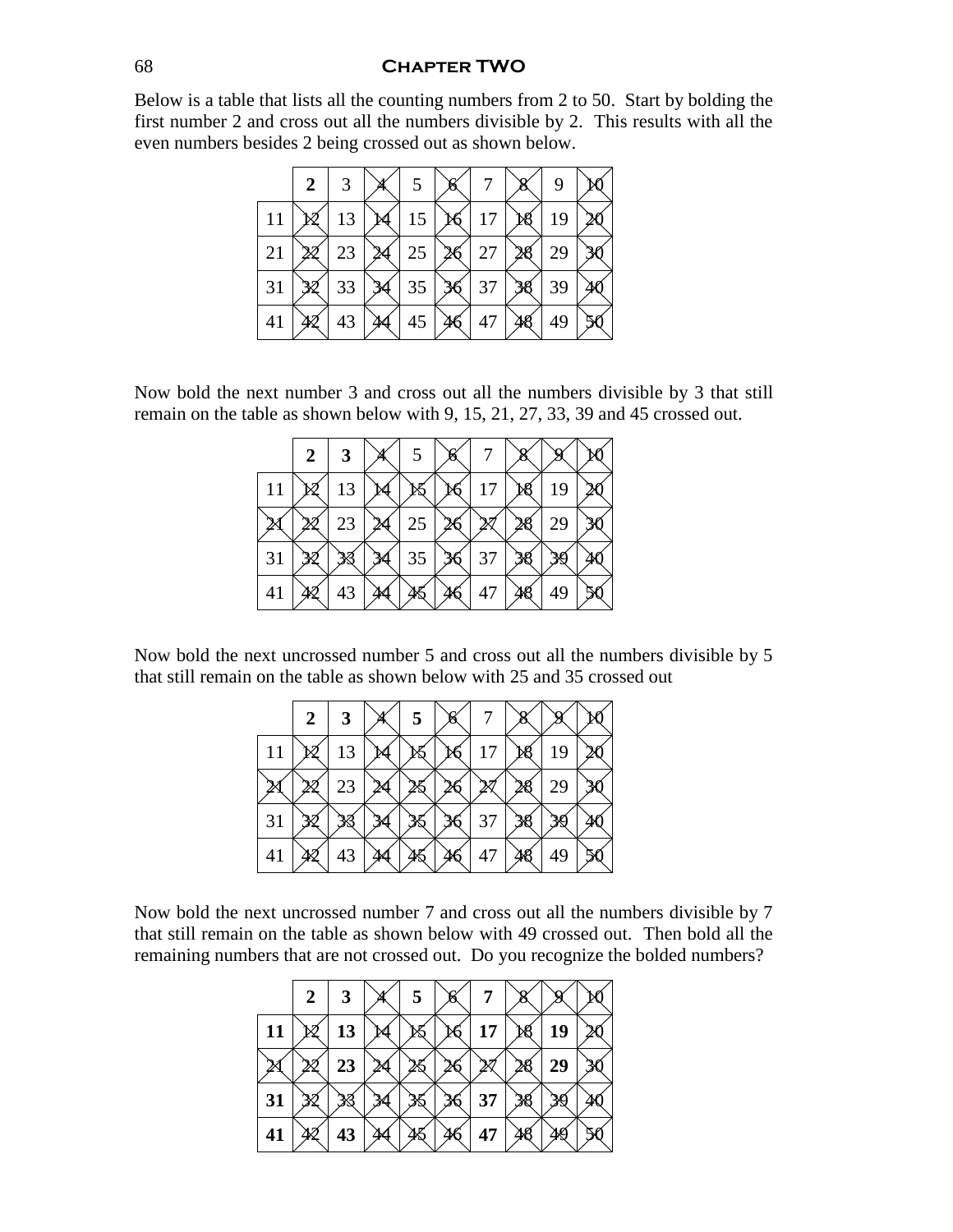#### **2.1 Divisibility tests, factors, and primes 69**

The bolded numbers in the table 2, 3, 5, 7, 11, 13, 17, 19, 23, 29, 31, 37, 41, 43, 47 are the first fifteen prime numbers. The simple and elegant algorithm performed on the previous page is called the **sieve of Eratosthenes** after the famous Greek mathematician who was born in 276 BC. There is no largest prime number, so even today all the prime numbers have not been found.

**Prime numbers** are natural numbers which are divisible by only two different natural numbers, 1 and itself. Prime numbers only have two distinct factors, 1 and itself.

**Composite numbers** are natural numbers which are divisible by at least one natural number besides 1 and itself. Composite numbers have more than two distinct factors.

All natural numbers are either composite or prime numbers except the number 1 which is neither since it only divisible by itself. The number 2 is the only even prime number since all other even numbers are divisible by 2.

*Example 6* Determine whether 85, 47, and 291 are prime or composite.

85 is a composite number.

85 is divisible by 5 since its last digit is 5, with the product 5∙17 equaling 85.

47 is a prime number. 47 is divisible only by 1 and 47.

291 is a composite number.

291 is divisible by 3 since the sum  $2 + 9 + 1$  equals 12 which is divisible by 3 with the product 3∙97 equaling 291

The **fundamental theorem of arithmetic** states that every composite number can be written as a product in a unique way using only prime number factors. Below is the prime factorization for the first eight composite numbers.

| $4 = (2)(2) = (2)^2$    | $10 = (2)(5)$                 |
|-------------------------|-------------------------------|
| $6 = (2)(3)$            | $12 = (2)(2)(3) = (2)^{2}(3)$ |
| $8 = (2)(2)(2) = (2)^3$ | $14 = (2)(7)$                 |
| $9 = (3)(3) = (3)^2$    | $15 = (3)(5)$                 |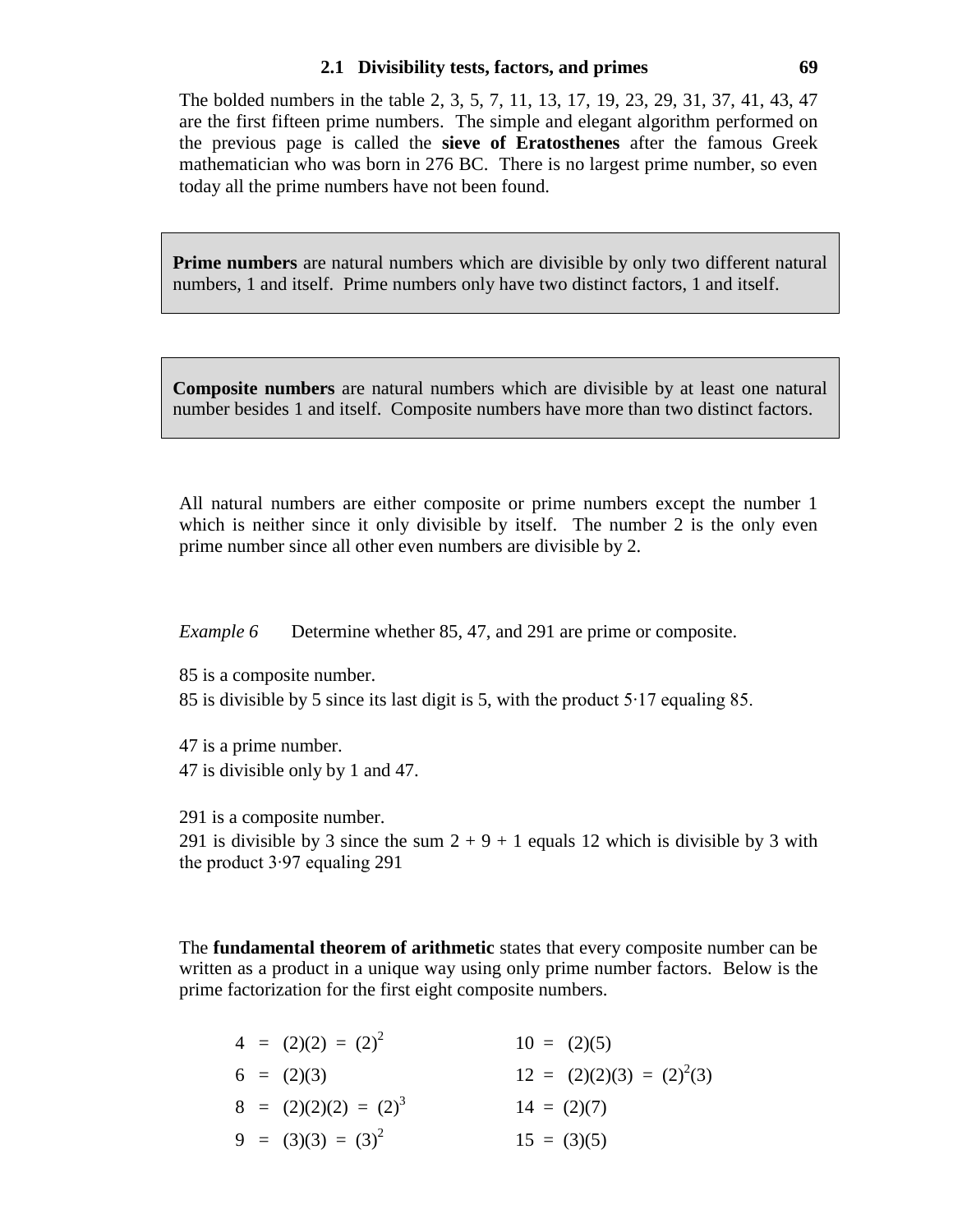**Prime factorization** is the process of writing a composite number as a product consisting of only prime factors.

One technique to write composite number in prime factorization format is **repeated division using prime divisors**. This process divides the composite number by all its divisible prime divisors starting with the smallest prime divisor until the remaining quotient is a prime number. To show this process the division box is drawn upside down with the quotient on the bottom instead of the top. To use repeated division to write 42 in prime factorization format as shown below divide by smallest prime number 2. The resulting quotient 21 is not divisible by 2, so try the next prime number 3 as a divisor. 21 is divisible by 3 with the quotient 7. Once the quotient from a division is prime stop the process, with  $42 = (2)(3)(7)$ 

$$
\begin{array}{c|c}\n? & 42 \\
2 & 21 \\
\hline\n\end{array}\n\qquad\n\begin{array}{c|c}\n2 & 42 \\
\hline\n21 & \\
\hline\n\end{array}\n\qquad\n\begin{array}{c|c}\n2 & 42 \\
\hline\n3 & 21 \\
\hline\n\end{array}
$$

 $\mathbf{L}$ 

 $\mathbf{r}$ 

To use repeated division to write 90 in primed factorization format as shown below divide by smallest prime number 2. The resulting quotient 45 is not divisible by 2, so try the next prime number 3 as a divisor. 45 is divisible by 3 with the quotient 15. 15 is also divisible by 3 which results with quotient 5. Once the quotient from a division is prime stop the process, with  $90 = (2)(3)(3)(5) = (2)(3)^{2}(5)$ 

 **?** 9 0 **2** 9 0 **?** 4 5  **2** 9 0 **3** 4 5 **?** 1 5  **2** 9 0 **3** 4 5 **3** 1 5 **5**

To use repeated division to write 77 in primed factorization format since 77 is not divisible by the prime numbers 2, 3 or 5 divide by the next prime 7 as shown below. Since the resulting quotient 11 is prime stop the process, with  $77 = (7)(11)$ 

$$
? \boxed{77} \qquad \qquad 7 \boxed{77} \qquad \qquad 711
$$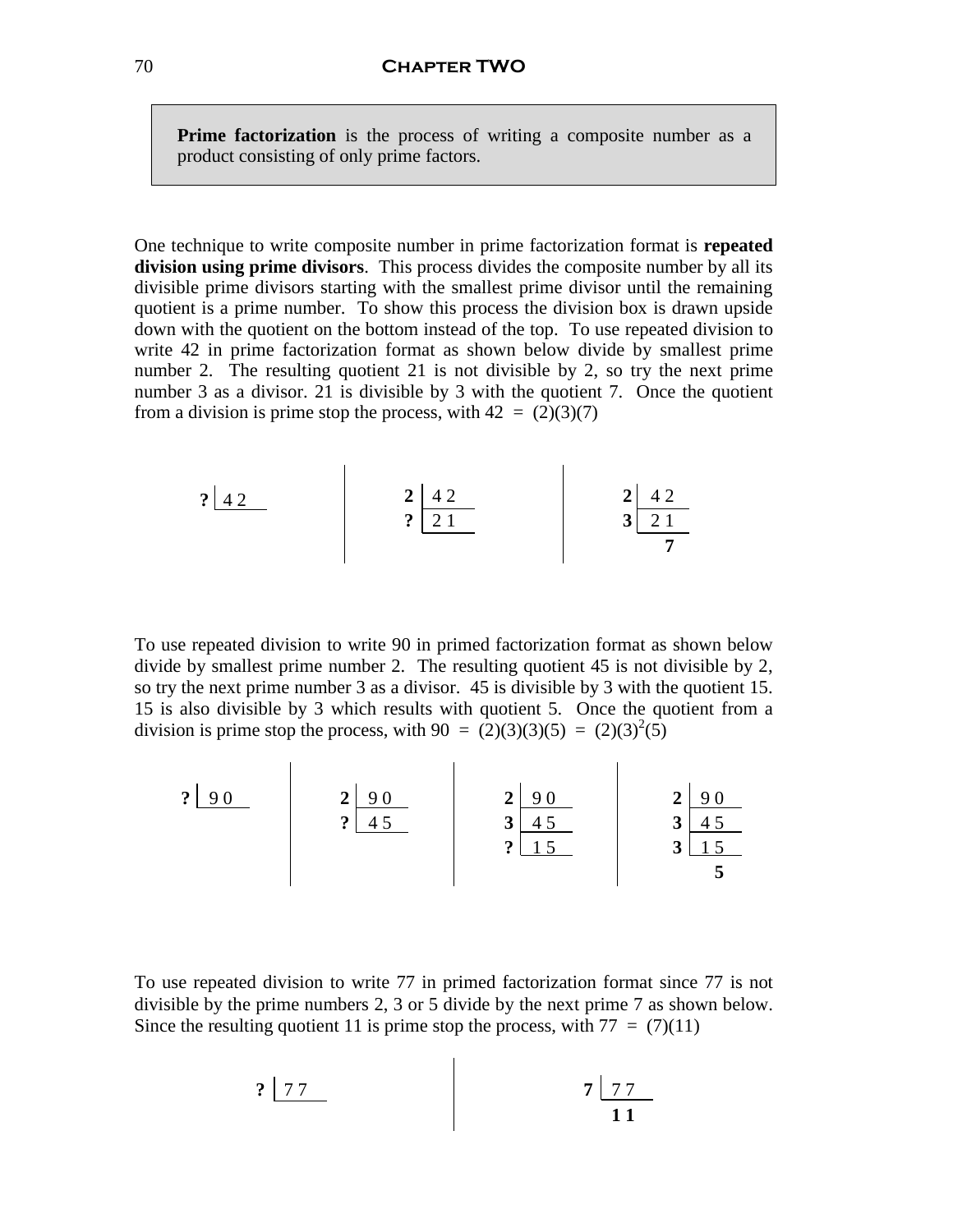#### **2.1 Divisibility tests, factors, and primes 71**

Students are not expected to write multiple repeated division tables as shown in the solutions to the following problems. These are displayed to illustrate how the process works. Students only need to write the final repeated division table which shows all the prime number divisors.

*Example 7* Write 63 in prime factorization format.

 $63 = (3)(3)(7) = (3)^{2}(7)$ 

63 is not divisible by 2 (not even) but it is divisible by 3 since sum of its digits is divisible by 3. The quotient 21 is also divisible by 3 and the resulting quotient 7 is a prime number as shown below.

 **3** 6 3 **3** 6 3  **?** 6 3 **?** 2 1 **3** 2 1 **7**  

*Example 8* Write 130 in prime factorization format.

 $130 = (2)(5)(13)$ 

130 is divisible by 2 with the resulting quotient 65. The quotient 65 is not divisible by 2 or 3 but is divisible by 5 and the resulting quotient 13 is a prime number as shown below.

| $\mathbf{P}$<br>$\Omega$ $\Omega$ | $2 \mid 130$<br>ഹ<br>65<br>$\bullet$ | 130<br>2 <sup>1</sup><br>◡ |
|-----------------------------------|--------------------------------------|----------------------------|
|                                   |                                      |                            |

Prime factorization is used to reduce fractions, to find the least common multiple of two or more counting numbers, and to find the greatest common factor of two or more counting numbers in later sections.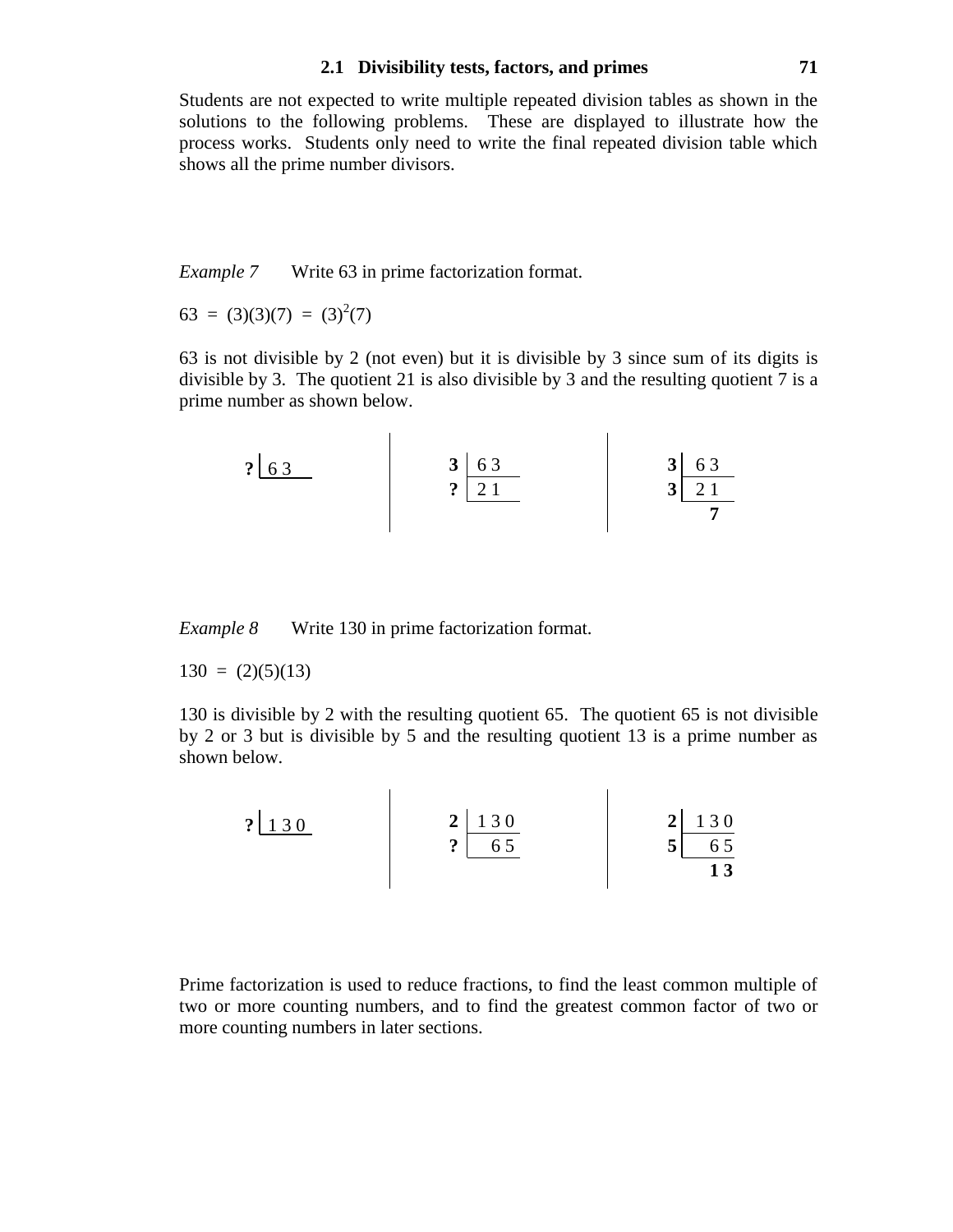# **Exercises 2.1**

| 1.  | Define the composite numbers.                        |     |                                                                               |     |     |  |  |
|-----|------------------------------------------------------|-----|-------------------------------------------------------------------------------|-----|-----|--|--|
| 2.  | Define the prime numbers.                            |     |                                                                               |     |     |  |  |
| 3.  | List the first fifteen prime numbers.                |     |                                                                               |     |     |  |  |
|     |                                                      |     |                                                                               |     |     |  |  |
| 4-9 |                                                      |     | Determine if the following numbers are divisible by $2, 3, 5$ or 10           |     |     |  |  |
| 4.  | 62                                                   | 5.  | 75                                                                            | 6.  | 171 |  |  |
| 7.  | 200                                                  | 8.  | 720                                                                           | 9.  | 161 |  |  |
|     |                                                      |     |                                                                               |     |     |  |  |
|     |                                                      |     | 10-15 Determine whether the following numbers are composite or prime.         |     |     |  |  |
| 10. | 48                                                   | 11. | 43                                                                            | 12. | 63  |  |  |
| 13. | 81                                                   | 14. | 57                                                                            | 15. | 59  |  |  |
|     |                                                      |     |                                                                               |     |     |  |  |
|     | 16-21 List all the factors of the following numbers. |     |                                                                               |     |     |  |  |
| 16. | 16                                                   | 17. | 18                                                                            | 18. | 32  |  |  |
| 19. | 40                                                   | 20. | 60                                                                            | 21. | 100 |  |  |
|     |                                                      |     |                                                                               |     |     |  |  |
|     | factorization format.                                |     | 22-33 Use repeated division to write the following composite numbers in prime |     |     |  |  |
| 22. | 20                                                   | 23. | 16                                                                            | 24. | 24  |  |  |
| 25. | 32                                                   | 26. | 100                                                                           | 27. | 75  |  |  |
| 28. | 48                                                   | 29. | 140                                                                           | 30. | 78  |  |  |
| 31. | 165                                                  | 32. | 102                                                                           | 33. | 280 |  |  |
|     |                                                      |     |                                                                               |     |     |  |  |

34 Apply the sieve of Eratosthenes to find all the prime numbers less than 100 using the table on the next page.